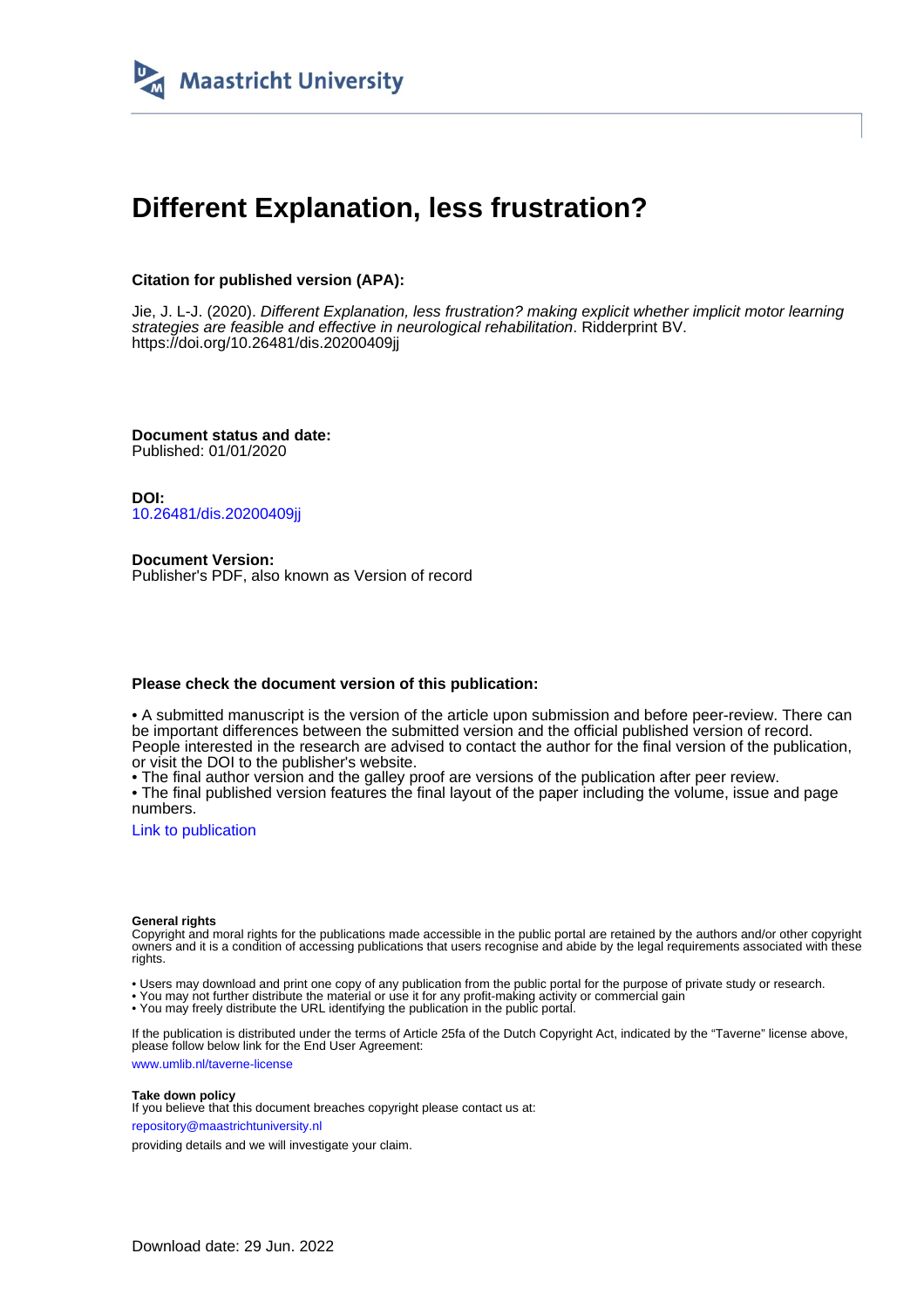## **English Summary**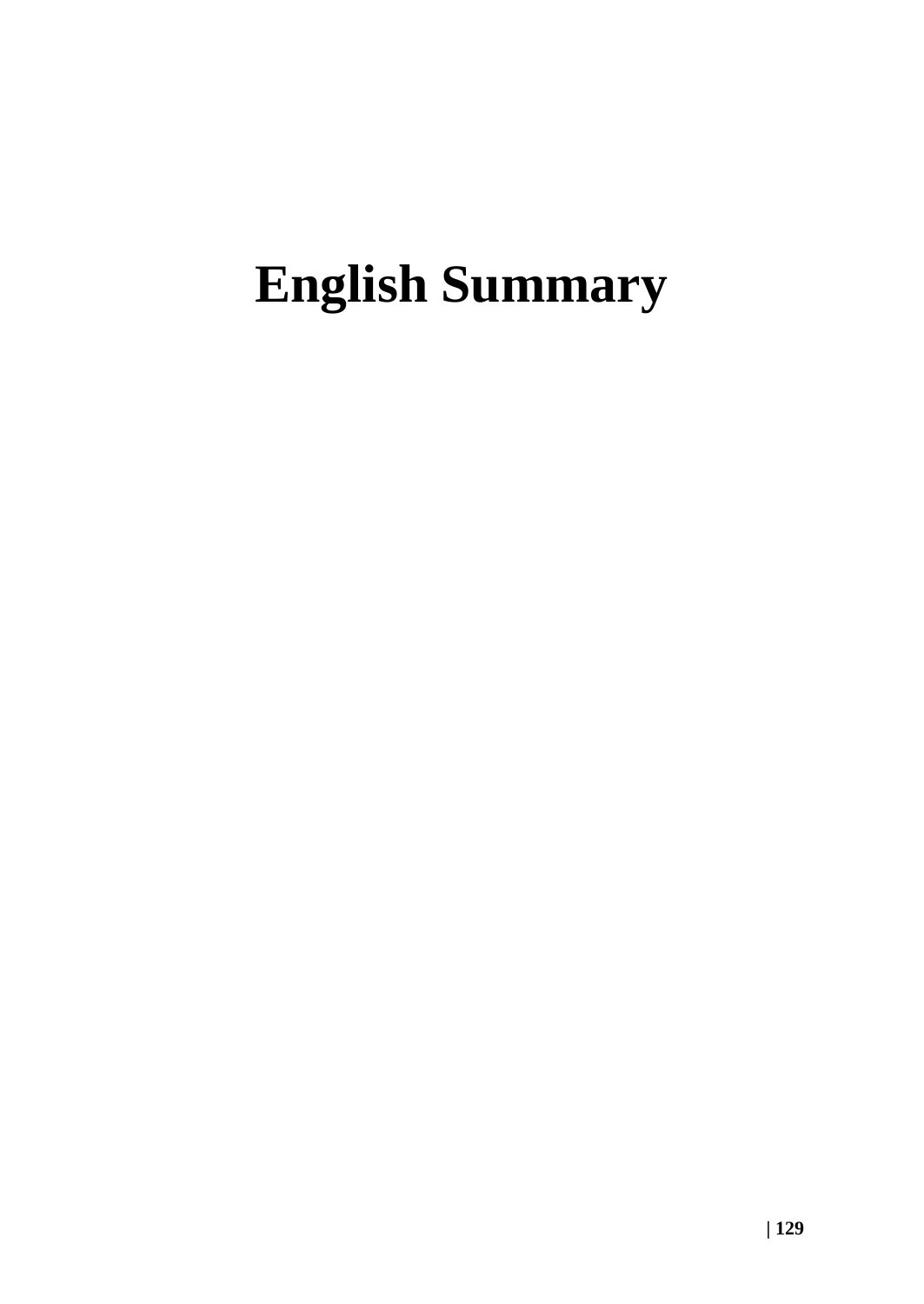Physiotherapists teach patients motor skills on a daily basis. Motor learning in rehabilitation is a dynamic process and can be influenced by many factors such as pain, cognition or physical abilities, which can therefore result in challenging and complex situations. For people with acquired brain injury e.g. stroke patients, not only motor, but also cognitive functions may be impaired. As a consequence, understanding and processing explicit instructions about 'how' to perform a motor skill can be difficult. This manner of teaching (i.e. providing the learner exact step-by-step instructions how to execute a movement) is referred to as *explicit* motor learning. There are also other forms of learning, such as *implicit* motor learning, that are assumed to be less cognitively demanding. This thesis explored the application of implicit motor learning within neurological rehabilitation.

More specifically, the overall aim of this PhD thesis was to develop and explore the application of different implicit motor learning approaches and to assess the effectiveness and feasibility of one promising implicit motor learning approach at home for people after stroke. Additionally, the design of a user interface for a simple innovative technology that can be used to support independent practice of walking at home, independent of the approach, was developed.

To answer the overall aim, this thesis was divided into three phases. In phase 1 (chapters 2 and 3) we focused on exploring the application of different implicit motor learning approaches, which delivered input for the second phase. In phase 2 (chapters 4 to 6) a randomised controlled trial took place in which an implicit and explicit motor learning walking intervention for people after stroke were compared. Within these chapters, the protocol, results regarding the effectiveness and a process evaluation of the trial was presented. Finally, in phase 3 (chapter 7), the design process of a user interface for an existing sensor-feedback system that supports people after stroke during walking was described.

**Chapter 1** introduced the topic and rationale of this thesis. First, implicit and explicit motor learning were defined and presented as two extremes on an implicit-explicit continuum. Then the characteristics of implicit motor learning were described, followed by an overview of different implicit motor learning strategies. Finally, the specific benefits of implicit motor learning for neurological rehabilitation were outlined. Additionally, a simple technology that supports patients during independent practice of walking at home was described.

**Chapter 2** described whether analogy learning can be used to facilitate walking performance in people with Parkinson's disease. The analogy of 'following the footprints in the sand' was used to facilitate stride length and was practiced in eight walking trails. Walking performance (stride length and walking speed) was measured before and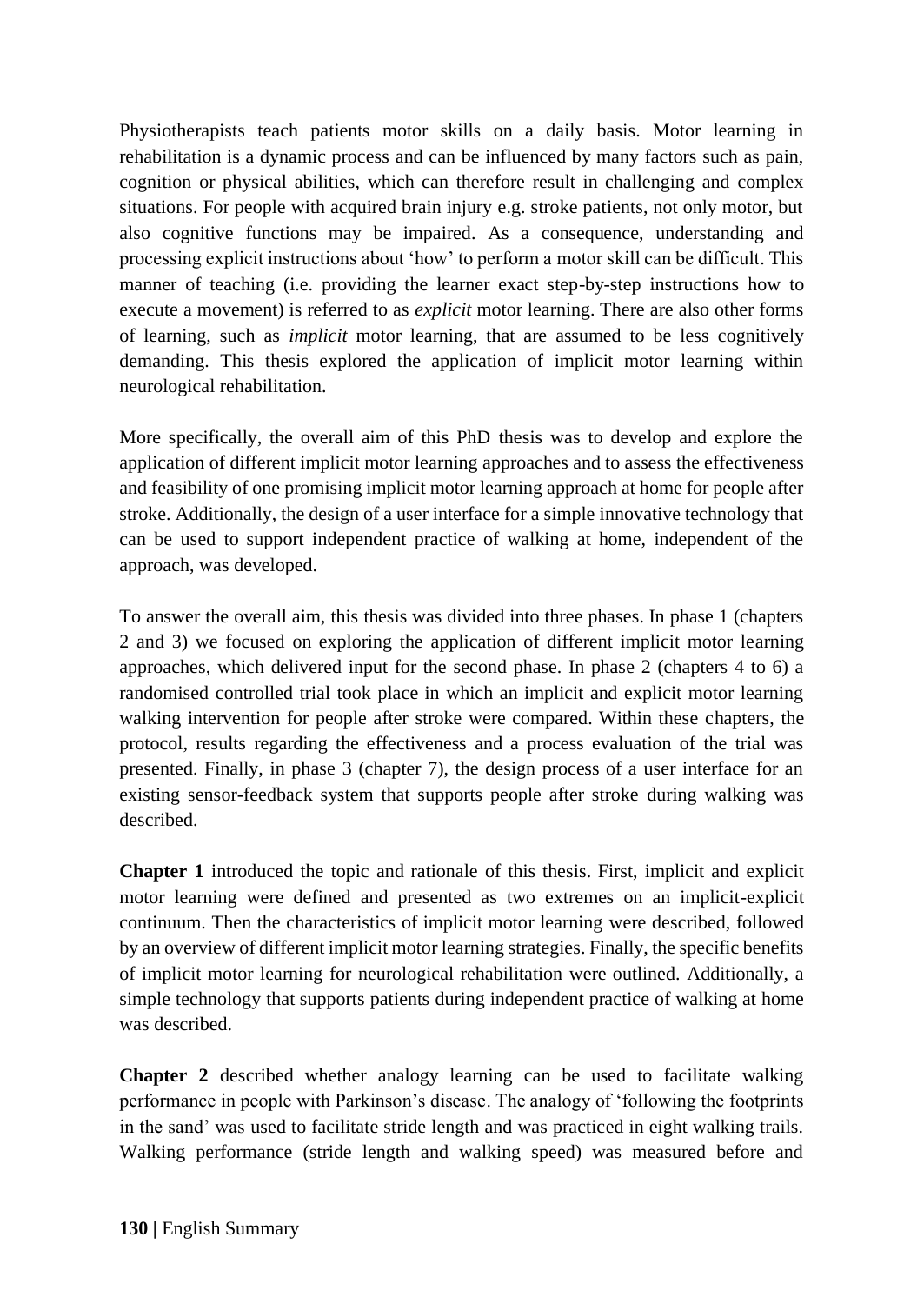immediately after the intervention, and again 1-month later, using a CODA motion 3D analyses system. Patient experiences with the intervention were registered. The study revealed both statistically and clinically relevant improvements in walking performance, especially at 1-month post intervention. Furthermore, a positive trend towards reducing dual task costs was demonstrated. Participants found the analogy relatively easy to use and it became easier to use over time. Analogy learning seemed feasible and potentially implicit (i.e. reduced working memory demands) to facilitate walking performance in people with Parkinson's.

**Chapter 3** explored whether different implicit learning strategies can lead to immediate changes in walking performance. Associated patient experiences with each strategy were collected. People after stroke were randomly allocated to one of three implicit strategies: analogy instructions, environmental constraints, and action observation. The instructions within each condition were hypothesized to facilitate one specific gait parameter, either walking velocity, step length, step width, or step height. Gait parameters were recorded before and during the intervention using Vicon 3D motion analysis system. Performance at baseline was compared to performance during the conditions (within group differences). On a group level three of four analogies led to small but significant changes in velocity, step height and step width. Environmental constraints led to significant changes in step width. No significant changes were found within the action observation strategy. At an individual level, results showed a wide variation in magnitude of changes. Participants found it easy to walk with the different strategies. Analogy instructions and environmental constraints can be used to induce specific, immediate changes in walking performance. The researched strategies seem feasible but need to be tailored to the individual gait problem and preferences of the patients.

In chapters 4, 5 and 6, a trial was designed, conducted and evaluated. The trial examined whether an implicit motor learning walking intervention (analogies) is more effective compared to an explicit motor learning walking intervention (verbal detailed instructions) delivered at home with regard to walking speed in people after stroke.

**Chapter 4** described the design for the trial. Within the trial only people after stroke who were in the chronic phase of recovery were included, to minimise the possibility for spontaneous recovery. Analogy learning was the leading strategy for the implicit intervention, whereas detailed explicit instructions were the leading strategy for the explicit intervention. The interventions took place over a 3-week period, consisted of 9 training sessions (3 per week), and each session lasted for 30 minutes. Walking performance was measured using the 10-meter walking test, and was assessed pre- and post- intervention, and again 1 month later. Intervention and measurement sessions took place at the home environment of the patients. The functional task, home environment and tailored motor learning interventions were specifically chosen to increase generalisability.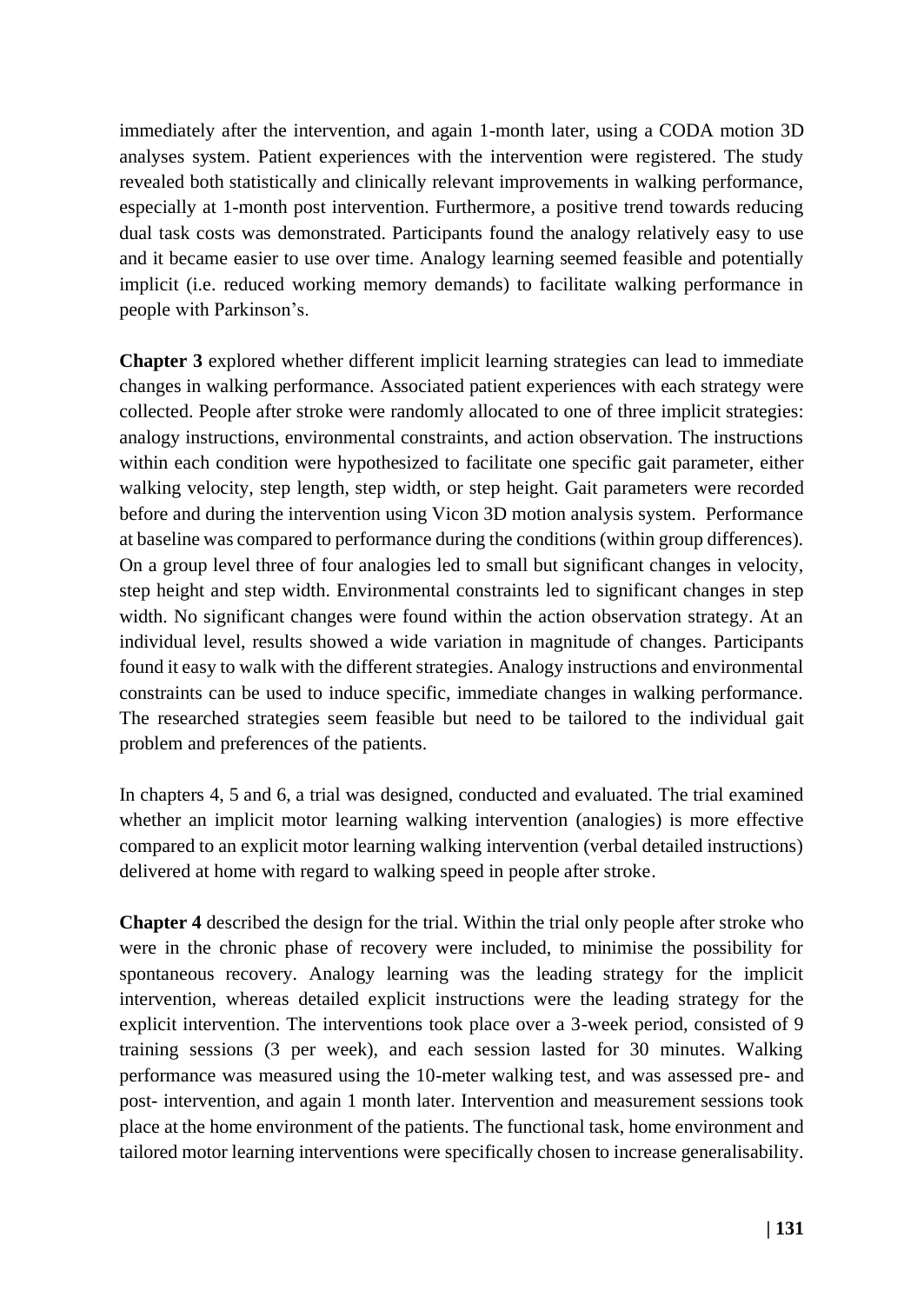To standardise the training content, therapists were trained and familiarised with the implicit and explicit conditions. A process evaluation was embedded to determine whether the interventions were delivered as intended and to explore the therapist and patient experiences with regard to feasibility.

In **chapter 5,** the results of the trial were presented. In total 79 people after stroke in the chronic phase of recovery took part in the study and received either an implicit (*n*=38) or explicit (*n*=41) motor learning walking intervention under guidance of a physiotherapist in their home environment. The implicit intervention had similar effects on walking speed compared to those who received an explicit intervention. No statistically nor clinically relevant differences were observed between groups. For people with relatively good cognitive abilities ( $MOCA > 21$ ), and people with more severe cognitive impairments  $(MoCA \leq 21)$  similar trends in performance were seen. Implicit motor learning was not superior to the explicit motor learning at improving walking speed in people after stroke in the chronic phase of recovery. The heterogeneous sample and personalised interventions that took place within clinical settings contributed to a high external validity. For tailored motor learning approaches more insight is needed on the patient characteristics and preferences that influence the process of motor learning.

**Chapter 6** described the process evaluation of the trial with regard to the fidelity and feasibility of the interventions. Data for the process evaluation was collected alongside the trial by means of therapist logs, audio recordings, therapist and patient questionnaires. Overall therapists adhered to the intervention guidelines. However, data also showed that it is difficult to keep interventions 100% implicit or explicit. Incidentally implicit instructions were provided within the explicit intervention and vice versa (14% of the implicit sessions; 1% of the explicit sessions). In total, two protocol deviations were observed within the implicit intervention. Therapists and participants were generally positive about the feasibility of both interventions but frequent comments were made by the therapists regarding "therapy time restrictions" and "tendency of the participants to develop explicit rules". The interventions were successful in terms of fidelity and overall therapists and patients were positive about the feasibility of the delivered implicit and explicit motor learning interventions within the trial.

**Chapter 7** described how a usable and enjoyable user interface of a sensor-feedback system can be re-designed for people after stroke. The design process was structured around four consecutive design phases: the discovery, definition, development and delivery phase. Fifteen participants evaluated the prototypes in multiple test rounds, each existing of 2-7 individual test sessions. Deliverables and key observations derived from the design process were described. Apart from functional requirements and an understandable user interface, i.e., good usability, our case study demonstrated that the inclusion of a (fictional) character like "Stappy" may lead to a more meaningful and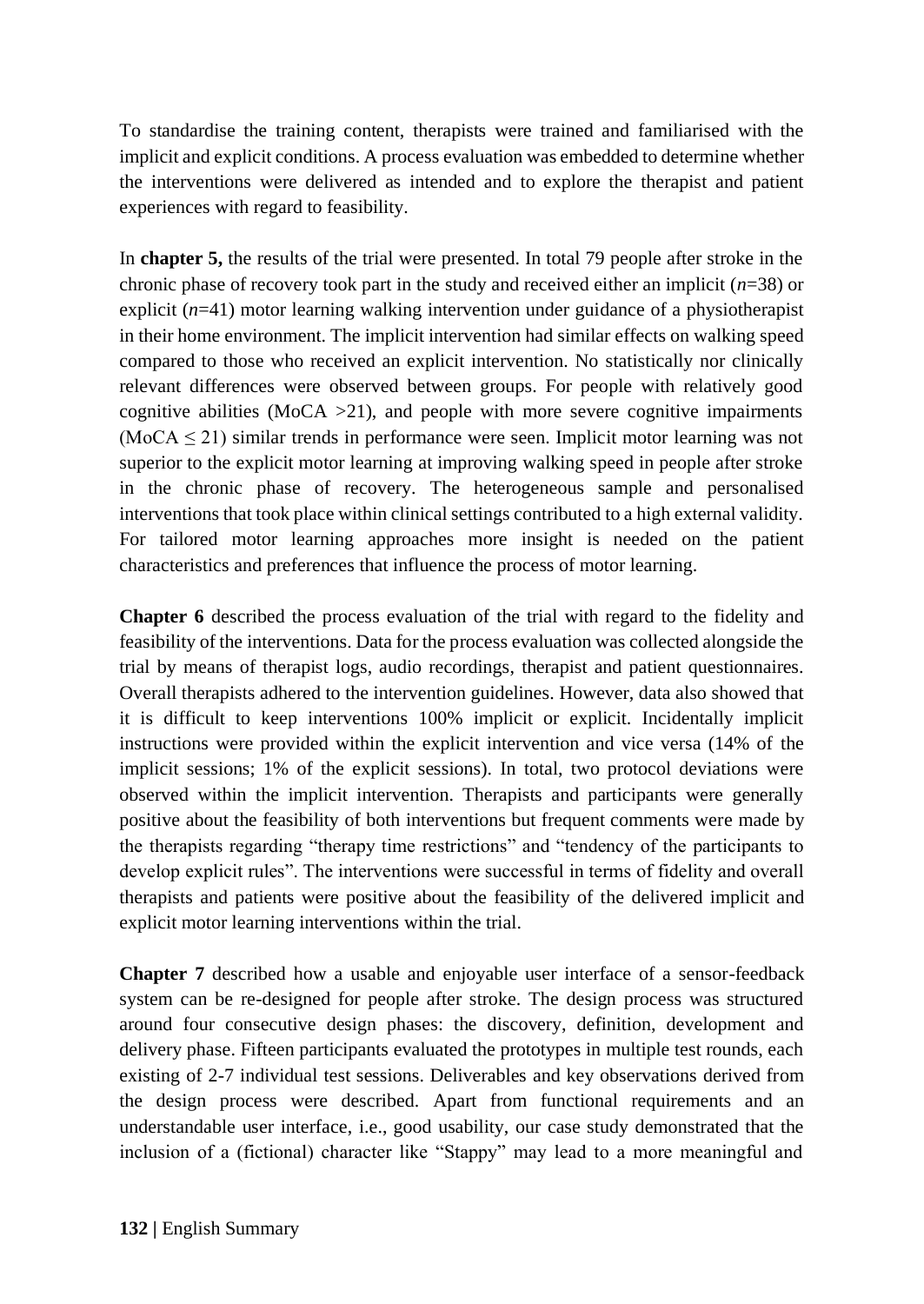enjoyable user experience. The methodology, deliverables and key observations can be used to (re)design meaningful user interfaces for people after stroke. Through the creation of characters like Stappy, the study provides a technique that may promote "empathy". The description of the design process may provide guidance for health care professionals, researchers or designers in future user interface design projects in which existing products are redesigned for people after stroke.

**Chapter 8** described the main findings of this PhD research within the three phases of this project. Subsequently, the methodological considerations related to three themes are discussed: 'order of chosen research designs', 'from isolated tasks in laboratory setting to clinical practice', and 'a structured process to design the user interface'. Furthermore, the lessons learned from this PhD-trajectory are described within six major topics: 'the difficulty to determine effectiveness of implicit motor learning in clinical practice', 'personalised and meaningful analogies', 'tailoring motor learning: the importance of identifying participant characteristics', 'the need to understand implicit motor learning within the neurological rehabilitation', 'empathy through the creation of the character Stappy' and 'the value of patient participation'. Finally, this chapter described how knowledge transfer around implicit motor learning towards clinical practice and education can be achieved, and the current thesis contributed to this process. Potential directions for future research are discussed. It is argued that two important issues for future studies are "*identifying which patients benefit most from what motor learning approache*s" and "*examining whether the characteristics of implicit motor learning also apply for the neurological population*".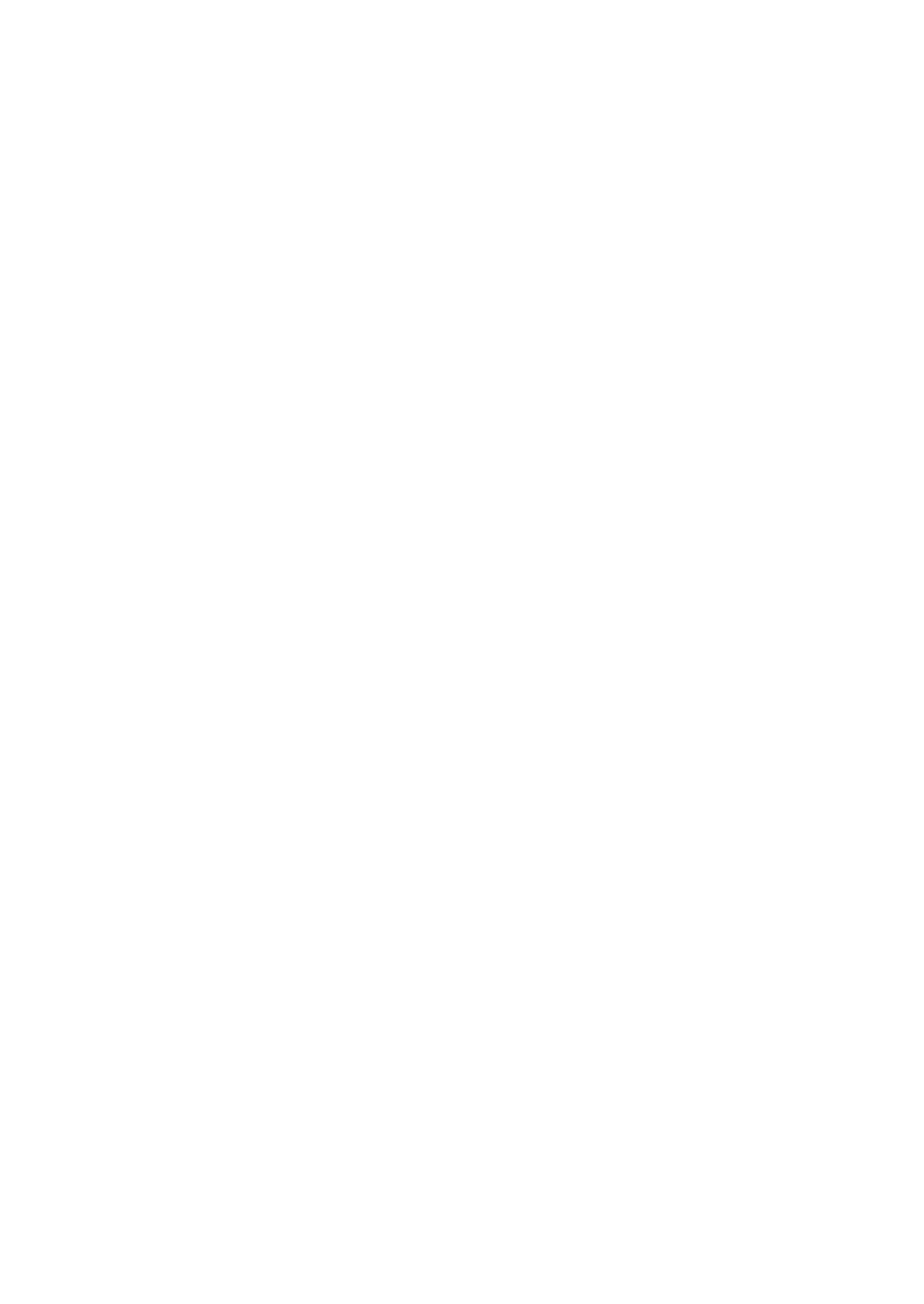# **Nederlandse Samenvatting**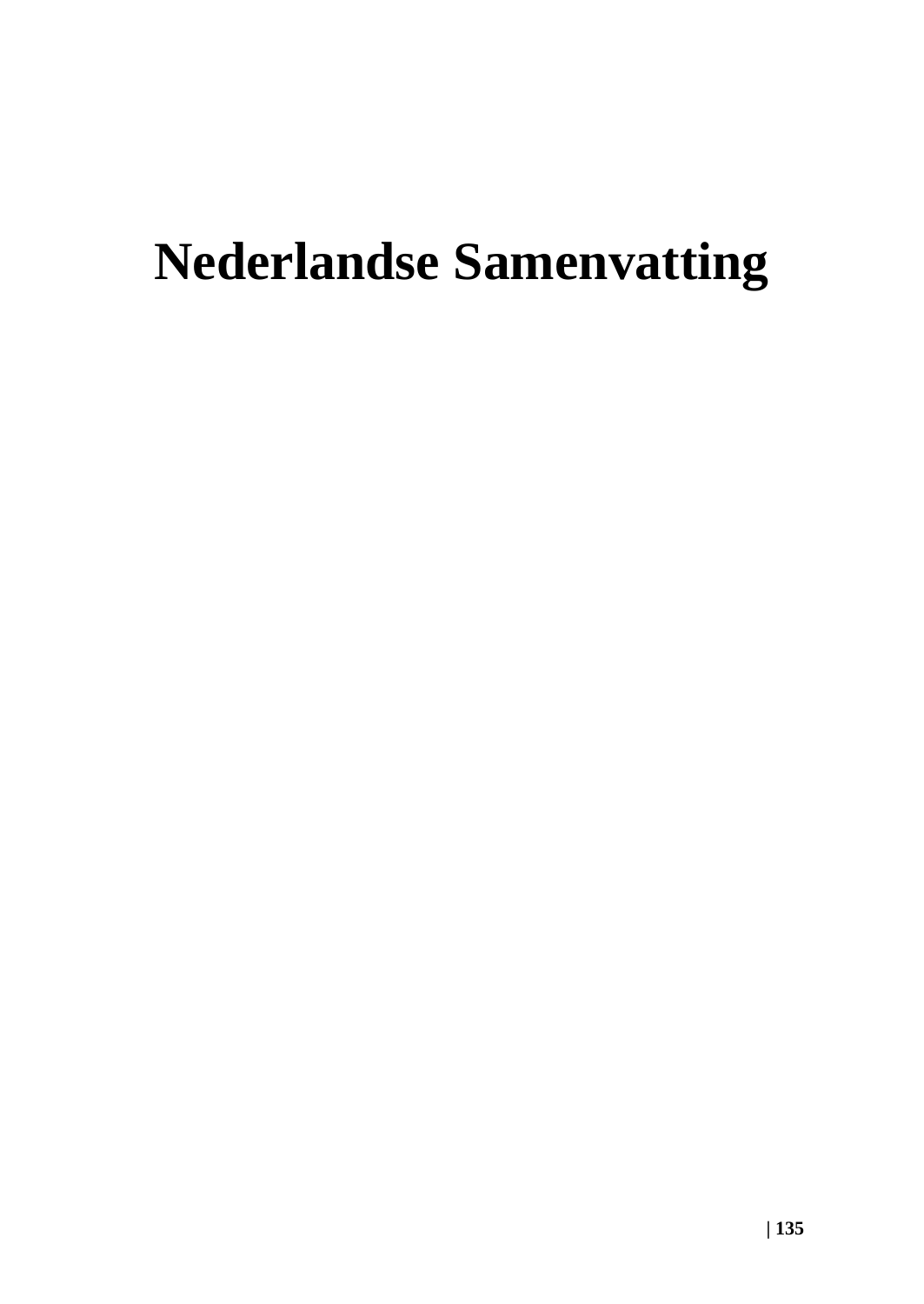Fysiotherapeuten zijn dagelijks bezig om patiënten motorische vaardigheden aan te leren. Motorisch leren is een dynamisch proces dat door veel factoren zoals pijn, cognitie, en fysieke beperkingen kan worden beïnvloed. Dit kan leiden tot uitdagende en complexe situaties tijdens het (her)leren van motorische vaardigheden. Mensen met een nietaangeboren hersenletsel zoals een beroerte, hebben niet alleen te maken met fysieke beperkingen, maar ook met cognitieve problemen. Denk hierbij aan problemen met geheugen, aandacht of het verwerken van informatie. Hierdoor kan het begrijpen en verwerken van expliciete instructies over 'hoe' men een beweging moet uitvoeren, extra uitdagend en complex voor hen zijn. Het verbaal aanleren (i.e. de lerende stap-voor-stap instrueren hoe hij of zij een beweging moet uitvoeren) wordt ook wel *expliciet* leren genoemd. Er zijn ook echter ook andere leerstrategieën, zoals *impliciet* leren, die minder afhankelijk zijn van cognitieve functies van een patiënt.

Het hoofddoel van dit proefschrift was om verschillende impliciet motorische leerstrategieën voor het verbeteren van het lopen te ontwikkelen toe te passen en vervolgens de effectiviteit en hanteerbaarheid van één veelbelovende impliciete leerstrategie te vergelijken met expliciet motorisch leren. Daarnaast is er samen met de gebruikers een nieuwe userinterface van een simpele, innovatieve technologie ontwikkeld die mensen na een beroerte kan ondersteunen tijdens het zelfstandig oefenen van het lopen.

Om dit doel te behalen, is dit proefschrift opgedeeld in drie fasen. Fase 1 (hoofdstukken 1 tot en met 3) richt zich op de toepassing van verschillende impliciet motorische leerstrategieën. Hierbij is input gegenereerd voor de tweede fase. In fase 2 (hoofdstukken 4 tot 6) vond een gerandomiseerd gecontroleerd onderzoek plaats. Een impliciete en expliciete leerstrategie ter verbetering van het lopen bij mensen na een beroerte werden met elkaar vergeleken. In deze hoofdstukken worden het protocol, de effect- en procesevaluatie gepresenteerd. Tot slot is in fase 3 (hoofdstuk 7) het designproces evenals de eindversie van een userinterface voor een bestaand sensoren-feedback systeem beschreven, die mensen na een beroerte kan ondersteunen tijdens het zelfstandig oefenen van het lopen.

**Hoofdstuk 1** introduceert het onderwerp en de doelstellingen van dit promotieonderzoek. Eerst worden impliciet en expliciet leren gedefinieerd en gepresenteerd als twee extremen op een impliciet-expliciet continuüm. Vervolgens worden de karakteristieken van impliciet motorisch leren beschreven, en wordt er een overzicht gegeven van verschillende impliciete motorische leerstrategieën. Tot slot worden de specifieke voordelen van impliciet motorisch leren voor de neurologische revalidatie toegelicht. Daarna worden de mogelijke voordelen van simpele technologieën voor het ondersteunen van het looppatroon in de (neuro)revalidatie beschreven. De inleiding eindigt met de overkoepelende doelstelling en de structuur van het proefschrift.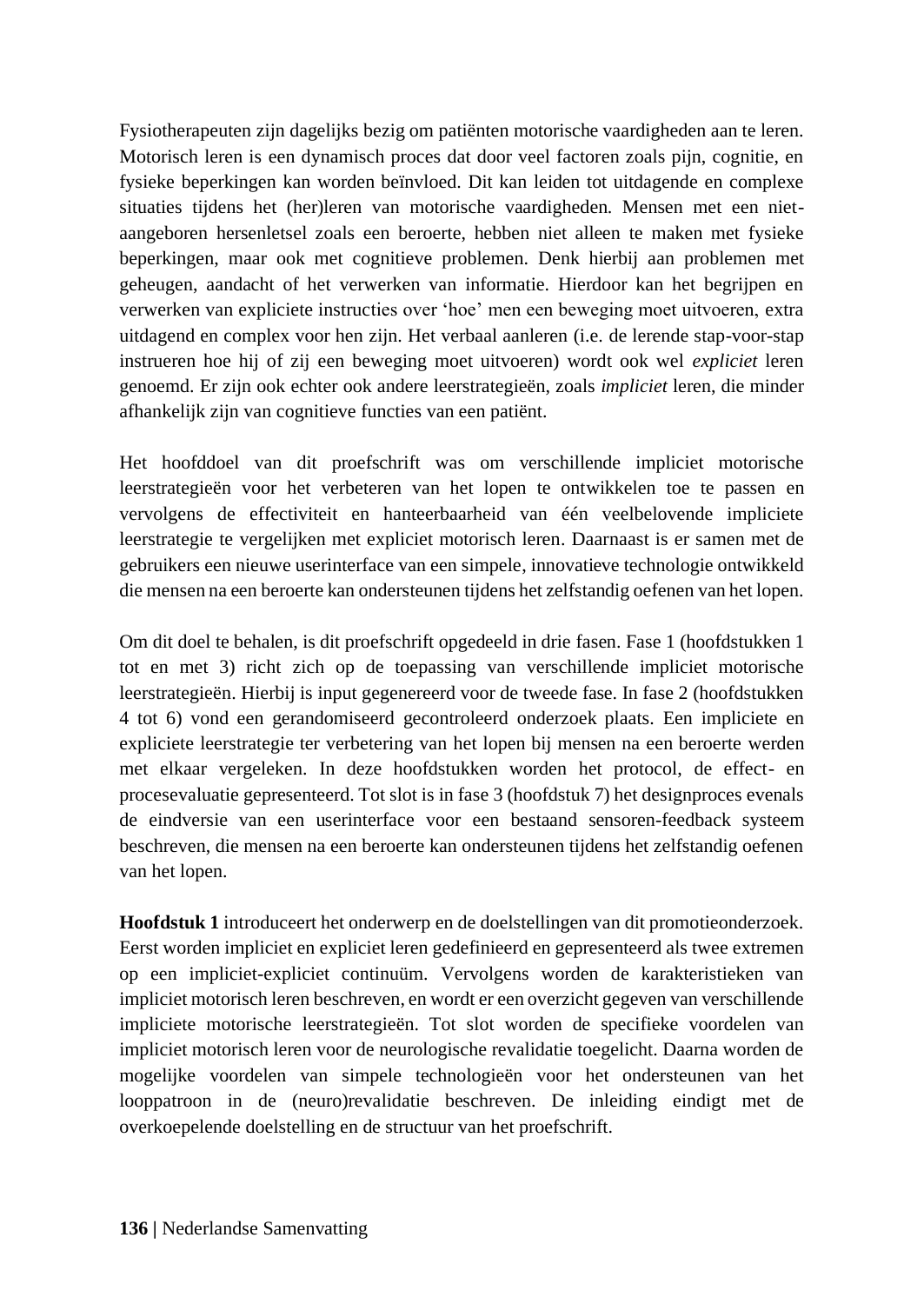In **Hoofdstuk 2** staat de volgende onderzoeksvraag centraal: *"Kan analogie leren worden gebruikt om het looppatroon bij mensen met de ziekte van Parkinson te faciliteren?"*. Analogie leren is een leerstrategie waarin alle biomechanische regels van een motorische vaardigheid zoals het lopen worden samengevat in één metafoor of analogie. Mensen met de ziekte van Parkinson konden deelnemen aan de studie indien zij een schuifelend looppatroon hadden, en zelfstandig, zonder loophulpmiddelen, konden lopen voor ten minste 15 minuten (met rust pauzes). Deelnemers zijn geworven via het netwerk van Parkinson UK. Alle deelnemers ontvingen de volgende interventie. De analogie "*volg de voetstappen in het zand*" werd samen met de foto (Figuur 1) aan de deelnemers gepresenteerd om de staplengte te faciliteren.



**Figuur 1**. Foto van voetstappen in het zand

Tijdens het lopen werd de instructie geoefend (acht keer 10 meter). Het looppatroon (loopsnelheid en lengte van de schrede) werd gemeten met behulp van een 3D bewegingsanalyse (CODA-motion) systeem. Het looppatroon werd gemeten tijdens het lopen (één taak) en tijdens het uitvoeren van een dubbeltaak (twee taken). Er waren twee dubbeltaken 1) lopen terwijl je een dienblad met lege kopjes draagt en 2) lopen terwijl men terugtelt in sprongen van drie. De uitvoering van het lopen zelf en de dubbeltaakprestaties werden gemeten voor de interventie, na de interventie en opnieuw één maand later. Daarnaast werd aan de deelnemende patiënten gevraagd hoe ze het gebruik van de analogie hadden ervaren.

In totaal hebben er twaalf mensen met de ziekte van Parkinson (zes mannen en zes vrouwen, met een gemiddelde leeftijd van 70 jaar, en een Hoehn en Yahr schaal variërend van I-III) deelgenomen aan de studie. De studie resulteerde in statistisch significante en klinisch relevante veranderingen in de loopsnelheid en lengte van de schrede. Deze veranderingen waren met name zichtbaar één maand na de interventie. Daarnaast was er een positieve trend richting betere dubbeltaakprestaties na de interventie zichtbaar. Dat veronderstelt dat het leerproces mogelijk impliciet van aard was. Deelnemers vonden de analogie over het algemeen makkelijk om te gebruiken en gaven aan dat dit makkelijker werd na verloop van tijd. Analogie leren lijkt een hanteerbare en mogelijk impliciete (i.e.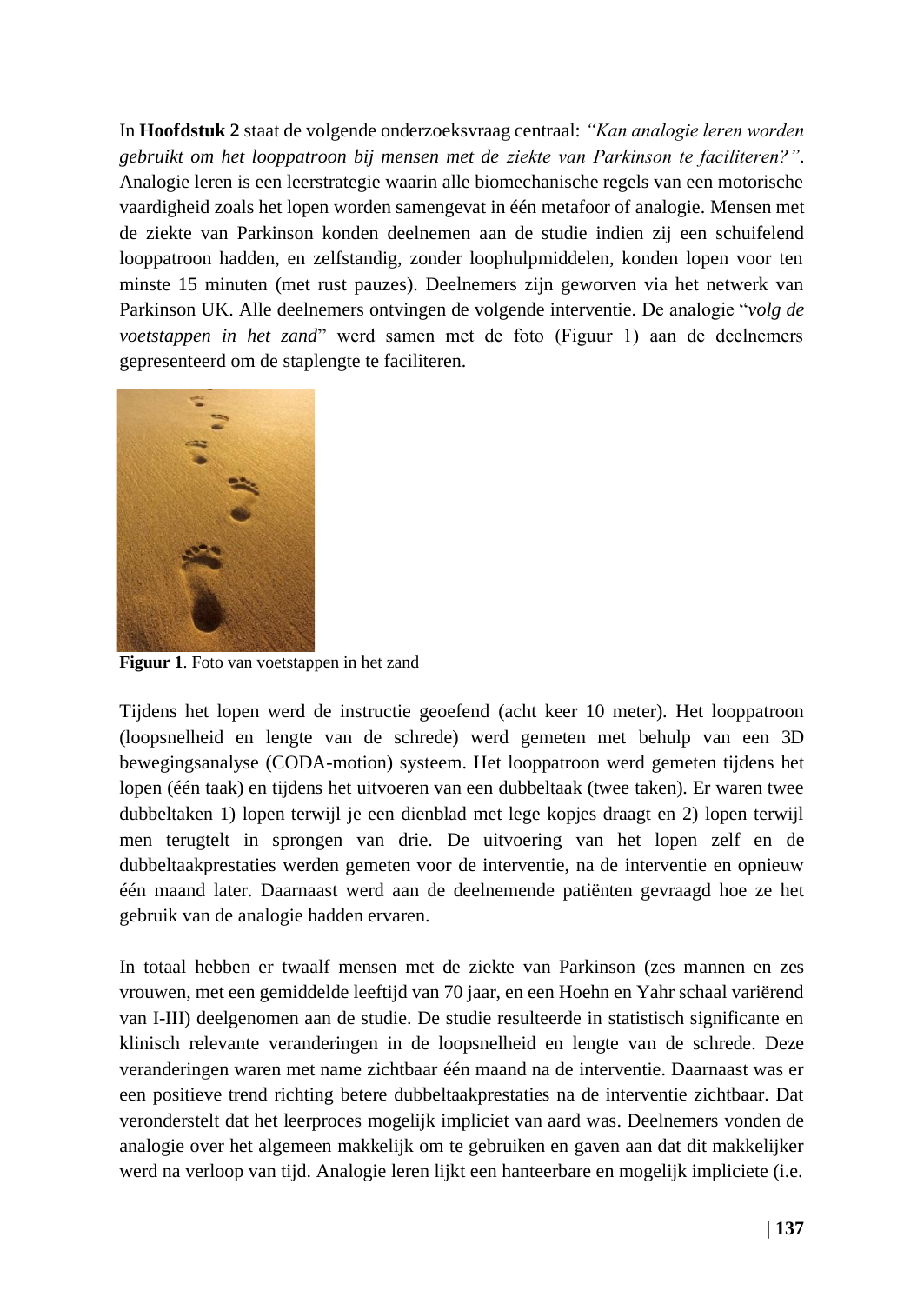minder belastend voor werkgeheugen) leerstrategie om het lopen bij mensen met Parkinsons te faciliteren.

In **hoofdstuk 3** staat de volgende onderzoeksvraag centraal: "*Kunnen verschillende impliciete leerstrategieën leiden tot specifieke, directe veranderingen in het looppatroon en hoe ervaren patiënten deze leerstrategieën?"* Mensen konden deelnemen aan de studie indien zij een beroerte hebben gehad (minimaal drie maanden geleden), zelfstandig minimaal tien meter konden lopen met of zonder loophulpmiddel, en een hemiparese hadden (score <100 op de Motricity Index (onderste extremiteiten); score < 34 Brunstrom Fugl-Meyer assessment (onderste extremiteiten)). Deelnemers zijn geworven via twee revalidatiecentra, één polikliniek (ziekenhuis) en via zeven fysiotherapiepraktijken. Deelnemers zijn gerandomiseerd in één van de drie impliciete leerstrategieën: analogie leren (er werd gelopen met beeldspraken), omgevingsaanpassingen (de omgeving werd aangepast door beelden te projecteren op de grond, bv. een zebrapad) of observationeel leren (er werden gekeken naar loopvideo's). Binnen iedere leerstrategie zijn verschillende instructies gebruikt behalve bij observationeel leren. Bij observationeel leren was er enkel één instructie, namelijk: "Bekijk de video, en probeer dit zo goed mogelijk na te doen". Iedere instructie had als doel om één specifieke loopparameter te veranderen, bijvoorbeeld de staphoogte: "Ziet u de diepe laag sneeuw? Doe als of u door deze diepe sneeuw loopt" (Figuur 2).



**Figuur 2.** Foto voetstappen in diepe sneeuw

De spatio-temporele loopparameters (loopsnelheid, staplengte, staphoogte en stapbreedte) werden vóór en tijdens de instructies gemeten met een 3D bewegingsanalyse systeem (VICON). Daarnaast zijn de ervaringen van de patiënten bij iedere leerstrategie genoteerd. Hierbij werd bijvoorbeeld gevraagd hoe moeilijk zij de instructies vonden. In totaal hebben 56 mensen (32 mannen en 24 vrouwen, met een gemiddelde leeftijd van 64 jaar, 28 links- en 28 rechtszijdig aangedaan, 16 mensen zonder en 40 met loophulpmiddel) deelgenomen aan de studie. Op groepsniveau resulteerde de analogie interventie (*n*=19) in kleine significante veranderingen in loopsnelheid, staphoogte en stapbreedte. De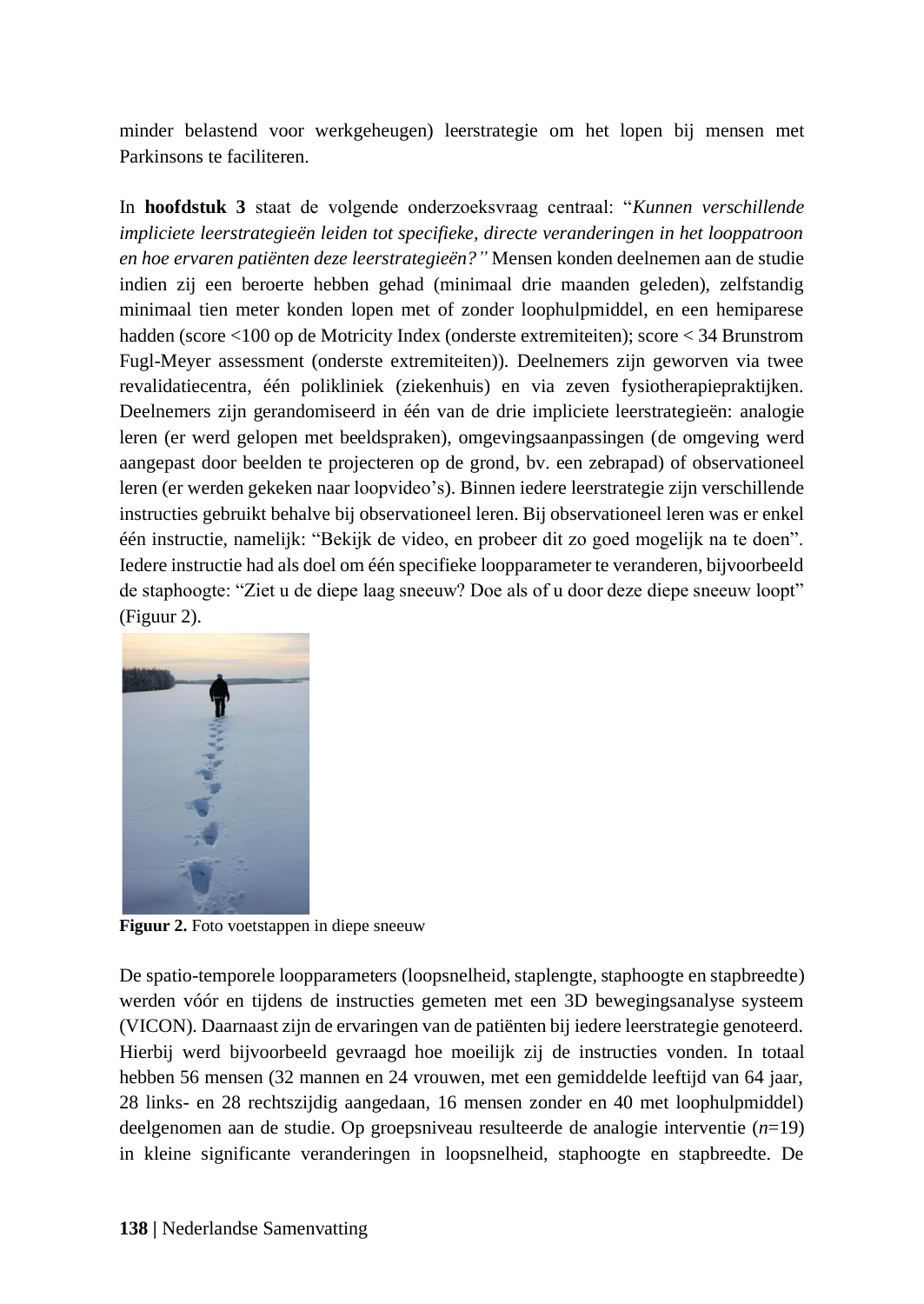interventie met omgevingsaanpassingen (*n*=17) leidde tot significante veranderingen in stapbreedte. Er waren geen significante veranderingen in de spatio-temporele loopparameters binnen de interventie met observaties (*n*=20). Deelnemers vonden het makkelijk om met de verschillende instructies te lopen, onafhankelijk van de toegewezen leerstrategie. Analogie leren en omgevingsaanpassingen kunnen leidden tot specifieke, directe veranderingen in het lopen. Er was echter sprake van grote variatie in veranderingen van het looppatroon. Daarnaast waren er soms ook negatieve associaties met de instructies, zoals "*in het echte leven kan ik ook niet door sneeuw lopen met mijn rollator*". De conclusie is dat de leerstrategieën hanteerbaar lijken maar afgestemd moeten worden op het individuele loopprobleem en de voorkeuren van de patiënten.

In **Hoofdstuk 4** is het protocol voor een gerandomiseerd onderzoek met controlegroep (trial) beschreven. Dit hoofdstuk beschrijft de opzet en de gemaakte keuzes in het design van de trial. Om deel te nemen werden de volgende criteria gehanteerd. Om de kans op spontaan herstel te minimaliseren moesten deelnemers in de chronische fase na een beroerte zitten (minimaal zes maanden na de beroerte) en een hulpvraag met betrekking tot het verbeteren van hun looppatroon hebben. Mensen zijn geworven via lokale fysiotherapiepraktijken en revalidatiecentra en via een nieuwsitem in een lokale krant. Deelnemers werden door middel van randomisatie toegewezen aan een impliciete of expliciete interventie. Analogie leren was de gekozen leerstrategie om de impliciete interventie vorm te geven. Gedetailleerde, verbale, instructies was de gekozen leerstrategie om de expliciete interventie vorm te geven. Voor de therapeuten was er een interventie richtlijn waarin de interventies gedetailleerd zijn beschreven en alle therapeuten ontvingen trainingssessies voor het geven van de interventies. Alle instructies werden afgestemd op het individuele loopprobleem en de individuele achtergrond (bv. hobby's en ervaringen) van de patiënt. De interventies vonden plaats over een periode van 3 weken, bestonden uit 9 trainingssessies (3 per week) en iedere sessie duurde 30 minuten. De loopsnelheid als hoofduitkomstmaat werd gemeten met de 10 meter wandel test, voor de interventie, na de interventie en één maand na de interventie. Daarnaast zijn er secundaire uitkomstmaten meegenomen zoals de uitvoering van dubbeltaakprestaties. De interventies en metingen vonden plaats in de thuisomgeving van de deelnemers.

Er is een procesevaluatie ingebed binnen dit onderzoek om te bepalen of de interventies zijn uitgevoerd zoals bedoeld en om de therapeut- en patiëntervaringen met betrekking tot de hanteerbaarheid van de interventies te onderzoeken. Om de generaliseerbaarheid naar de dagelijkse praktijk te vergroten is specifiek gekozen voor het oefenen van een functionele taak (lopen), trainingen in de thuisomgeving en gepersonaliseerde interventies. In deze studie is extra aandacht gegeven aan het bewaken van het contrast tussen de interventies. Er is duidelijk beschreven hoe de twee interventies zijn opgebouwd en hoe zij van elkaar verschillen.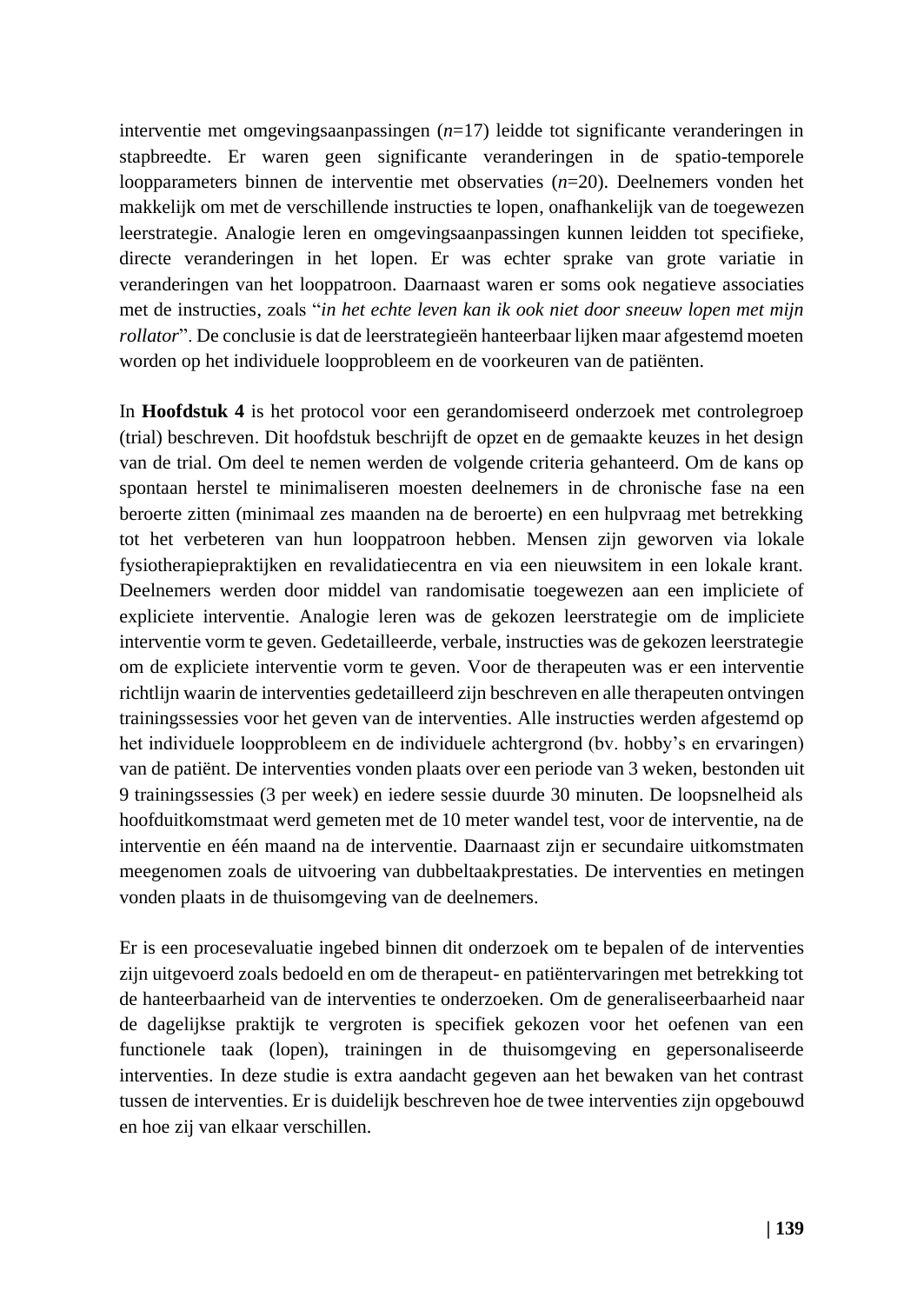In **hoofdstuk 5** staat de volgende onderzoeksvraag centraal: *"Is een 3-weken durende impliciet motorische loopinterventie aan huis effectiever dan een 3-weken durende expliciet motorische loopinterventie aan huis ter verbetering van de loopsnelheid bij mensen na een beroerte?*. Mensen met een beroerte konden deelnemen aan de studie indien zij zich in de chronische fase na een beroerte bevonden (< 6 maanden na de beroerte), hun looppatroon wilden verbeteren, zij een lage loopsnelheid (<1.0 m/s) hadden, Nederlands spraken, en een 3-delige instructie konden voltooien. Mensen zijn geworven via lokale fysiotherapiepraktijken en revalidatiecentra, en via een nieuwsitem in een lokale krant. Voor de therapeuten was er een interventie richtlijn waarin de interventies gedetailleerd staan beschreven en alle therapeuten ontvingen trainingssessies voor het geven van de interventies. Deelnemers werden gerandomiseerd in een impliciete of expliciete interventie.

In totaal zijn er 79 mensen na een beroerte in chronische fase geïncludeerd. Van deze groep ontvingen 38 mensen een impliciete en 41 mensen een expliciete loopinterventie. Deelnemers in de impliciete interventie (verbetering van 0.08 m/s) lieten vergelijkbare effecten zien op loopsnelheid ten opzichte van deelnemers die een expliciete interventie (verbetering van 0.06 m/s) ontvingen. Op alle uitkomstmaten zijn geen statistische of klinische relevante verschillen tussen de groepen gevonden. Vergelijkbare trends in loopprestaties waren zichtbaar voor mensen zonder grote cognitieve beperkingen (MoCA  $>$  21) en voor mensen met meer cognitieve beperkingen (MoCA  $\leq$  21).

De heterogene groep en de gepersonaliseerde interventies die plaatsvonden in een klinische setting droegen bij aan een hoge externe validiteit. Echter, deze factoren hebben mogelijk ook bijgedragen aan een verminderd contrast tussen de interventies. Voor gepersonaliseerde interventies zijn meer inzichten nodig in de patiëntkarakteristieken en voorkeuren van de patiënt die het proces en daarmee het effect van motorisch leren beïnvloeden.

**Hoofdstuk 6** presenteert de resultaten van de procesevaluatie die parallel aan de effectstudie is uitgevoerd. Hierin staan de volgende onderzoeksvragen centraal *"In welke mate zijn de interventies uitgevoerd zoals bedoeld (protocol-navolging, fidelity)? Hoe hebben therapeuten de toepassing van interventies ervaren op gebied van hanteerbaarheid? Hoe hebben patiënten de interventies die zij ontvingen ervaren?"* Zowel de therapeuten als deelnemers hebben deelgenomen aan de procesevaluatie. Ervaren therapeuten (>10 jaren) binnen de neurologische revalidatie en/of experts op het gebied van motorisch leren hebben de interventies gegeven. Alle therapeuten hebben zowel de impliciete als expliciete loopinterventies gegeven. Data met betrekking tot protocol-navolging werd verzameld middels de therapeutenlogs en audio-opnames. Ervaringen met betrekking tot de hanteerbaarheid van de interventies werden verzameld middels vragenlijsten voor therapeut en patiënt.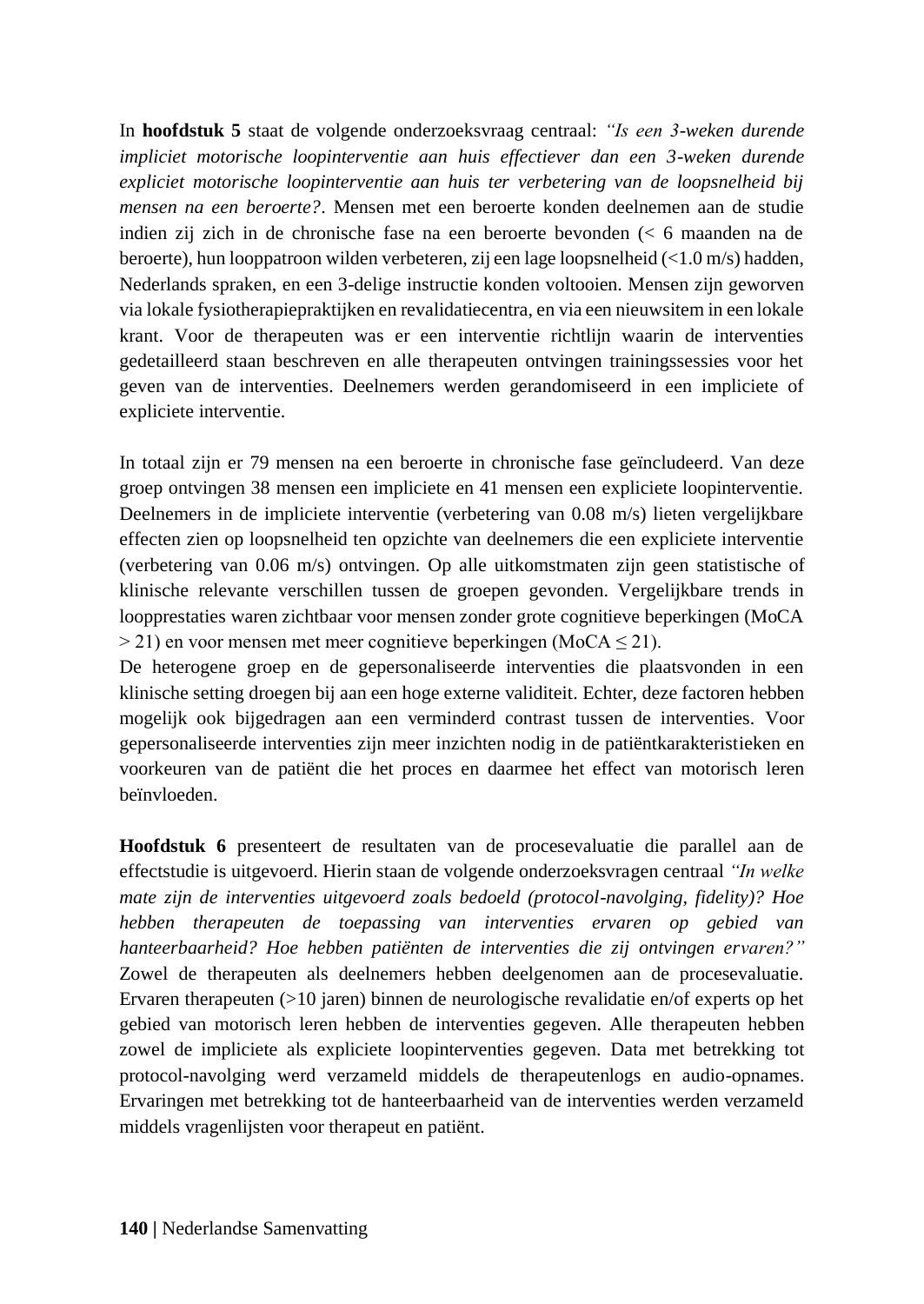In totaal waren er 79 deelnemers waarvan er zeven deelnemers zijn uitgevallen (drie deelnemers hadden geen hulpvraag met betrekking tot het lopen, drie deelnemers hadden andere gezondheidsredenen (niet gerelateerd aan lopen) waardoor zij niet door wilden met de interventie). Hierdoor hebben er in totaal 72 deelnemers deelgenomen aan de procesevaluatie. Alle deelnemers ontvingen zeven of meer therapiesessies zoals voorgeschreven in het protocol. In totaal zijn er bij twee deelnemers binnen de impliciete groep protocoldeviaties geobserveerd omdat binnen deze deelnemers in meer dan twee sessies een expliciete instructie was gebruikt. Er zijn geen protocol deviaties geobserveerd binnen de expliciete groep. Incidenteel (in minder dan twee sessies per deelnemer) werden er expliciete instructies gebruikt in impliciete interventie en vice versa.

Therapeuten en patiënten waren over het algemeen positief over de hanteerbaarheid van beide interventies. Door therapeuten werden regelmatig opmerkingen beschreven met betrekking tot "*restricties in therapietijd*", "*de neiging van deelnemers om expliciete regels te gebruiken*" en "*veranderingen in het lopen*". Therapeuten benoemden bijvoorbeeld dat de eerste sessies van 30 minuten soms krap waren, later wanneer een goede analogie gevonden was, was deze tijd voldoende. Daarnaast werd ook vaker benoemd, dat deelnemers soms hun eigen looppatroon analyseerde waardoor zij zelf expliciete regels ontwikkelde of expliciete regels werden opgedaan doordat partners de analogieën vertaalden naar expliciete regels. Geconcludeerd kan worden dat impliciet en expliciet motorische loopinterventies zoals aangeboden in de trial hanteerbaar zijn. De studie liet zien dat het moeilijk is om de interventies 100% impliciet of expliciet te houden. Voor de praktijk is het belangrijk dat alle (informele) zorgverleners op een lijn zitten qua behandeling. Daarnaast zijn er veel factoren zoals de neiging van een patiënt om zelf expliciete regels te ontwikkelen, die de mate van een impliciete of expliciete interventie bepalen.

In **hoofdstuk 7** staat de volgende onderzoeksvraag centraal *"Hoe kan een bruikbare en plezierige user-interface worden ontworpen voor een sensoren-feedback systeem gericht op mensen na een beroerte die leidt tot een betekenisvolle gebruikerservaring?* Binnen deze studie werd de user-interface van een bestaand sensoren-feedbacksysteem (her)ontworpen op basis van de voorkeuren en behoefte van mensen na een beroerte. Het sensoren-feedbacksysteem kan mensen ondersteunen tijdens het zelfstandig oefenen in de thuissituatie. Eerst zijn gebruikerseisen geïdentificeerd, zoals leesbaarheid en contrast van informatie (oudere doelgroep), begrijpen, onthouden en verwerken van informatie (beperkingen in cognitie) en mogelijke fysieke beperkingen (beperkingen van motorische vaardigheden). Hierna werd gestart met de test-sessies. Mensen konden deelnemen indien zij cognitieve beperkingen ervaarden (omdat dit als gebruikerseis geïdentificeerd was), open stonden voor het gebruik van technologie, en hun looppatroon wilden verbeteren. Deelnemers zijn geworven via een revalidatiecentrum en via cliëntvertegenwoordigers van het project. Het designproces was gestructureerd in vier opeenvolgende fasen: de